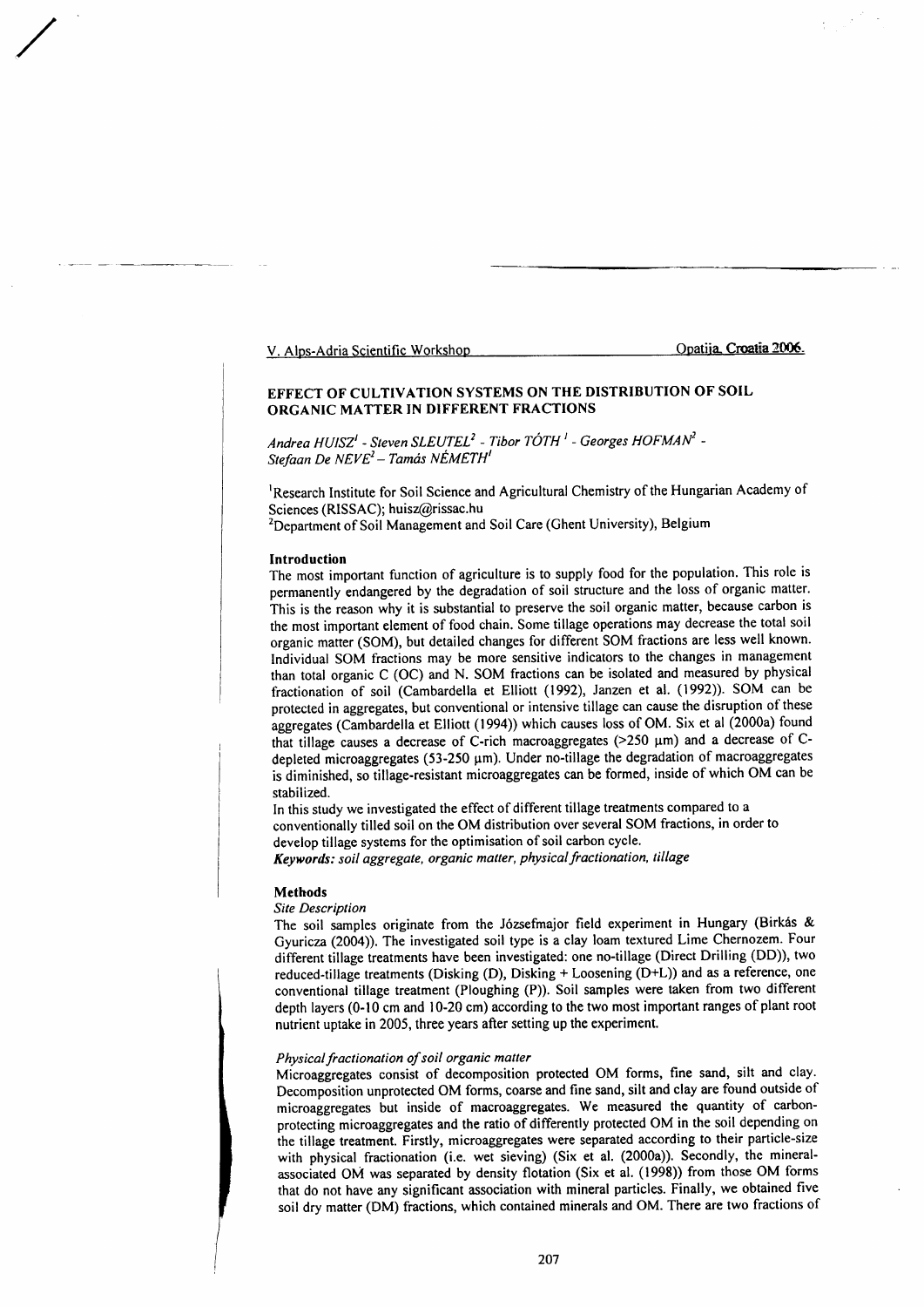unprotected OM (Coarse sand + Coarse free POM (POM: particulate OM: <53µm) and Light fraction (Fine free POM)), two fractions of protected OM (mineral-associated OM (Heavy fraction  $\leq 53\,\mu$ m) and intra-microaggregate POM (Heavy fraction >53 $\mu$ m)) and a fifth fraction that contains only minerals (Silt + clay fraction).

# **Results and discussion**

Figure 1 shows the amount of soil dry matter in the isolated fractions for each tillage treatment and depth layer.



Figure 1 Dry matter amount of soil present in the size and density fractions (g  $100 g^{-1}$  soil, and the standard deviation at  $P > 0.05$ ) obtained by the physical fractionation of the different tillage treatments in the 0-10 cm (left) and the 10-20 cm (right) depth layers. (1: Coarse sand + Coarse free POM; 2: Light fraction (Fine free POM); 3: Heavy fraction <53µm (mineralassociated OM); 4: Heavy fraction >53 $\mu$ m (intra-microaggregate POM); 5: Silt + clay

fraction;

P: Ploughing; D: Disking; D+L: Disking + Loosening; DD: Direct Drilling)

For the 0-10 cm depth layer, the largest amount of the Coarse sand and coarse free POM fraction was measured for the D treatment (2.25%), because crop residues rested in the upper layer caused by the low cultivation depth. The least amount of this fraction presented after P (1.45%), because this way of tillage turns the crop residues onto the bottom of the cultivated layer, therefore the more decomposed below-ground layer gets onto the surface, which is lack of fresh, big grained OM. In the 10-20cm layer this fraction was the largest in the case of D+L (1.72%), probably because the 40cm cultivation depth of L carried a part of the crop residues into this depth. Least of this fraction in the deeper layer was found in the case of DD (1.18%), possibly because crop residues were not mixed to this depth by DD.

The largest amount of Fine free POM was present in the upper layer in the case of D (0.61%), because the low cultivation depth does not mix crop residues to the deeper layer. This fraction was the least in the case of ploughing (0.46%), possibly because some parts of the crop residues have been mixed to underlying soil layers and because of the aeration of soil due to tillage which increases the decomposition of this relatively unprotected OM. No clear trend of the effect of tillage operations on the amount of DM in this free POM fraction could be found for the 10-20 cm depth layer.

For the 0-10 cm depth layer, the mineral-associated OM, silt and clay fraction  $(53\mu m$  heavy fraction) was highest for the P (50.08%) treatment, followed by DD, D and D+L. Six et al. (2002) claimed that the protection of OM by aggregation in less disturbed soils leads to an accumulation of more labile C, but increase of stable C needs longer time. This is the reason why the DM of this fraction was always less in the other treatments compared to P. In the 10-

208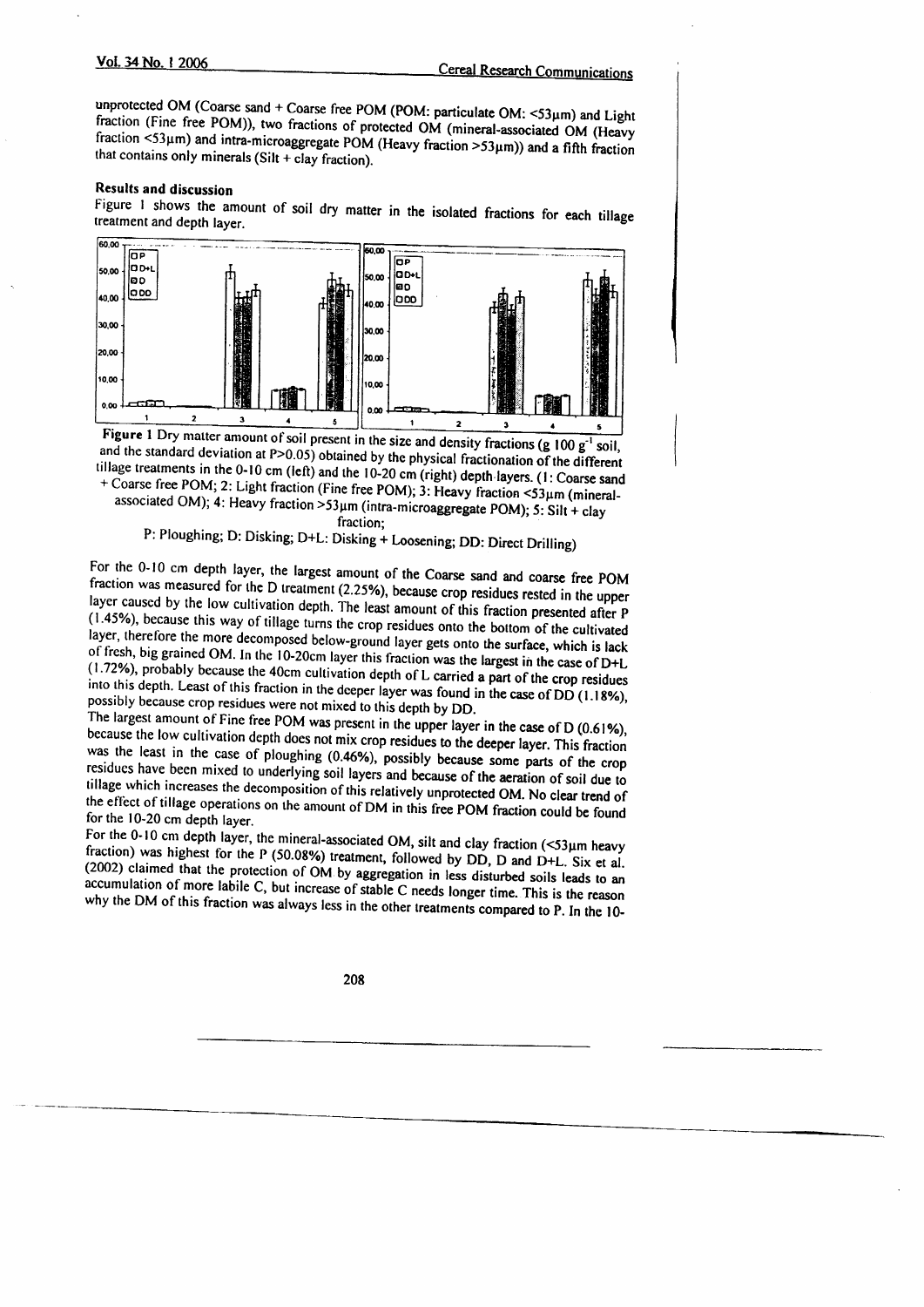V. Alps-Adria Scientific Workshop Opatija, Croatia 2006.

 $\blacktriangle$ 

20 cm depth layer this fraction was more in the case of  $D+L$  (45.02%) and DD (44.03%) than P.

For the 0-10 cm depth layer, the intra-microaggregate POM and fine sand fraction  $($ >53 $\mu$ m heavy fraction) was highest for the D (8.43%) treatment, followed by DD, D+L and P. These results clearly indicate an accumulation of intra-microaggregate POM as a consequence of the reduction of soil disturbance under reduced or no-tillage management. A similar trend was found for the l0-20 cm depth layer, but effects of tillage management were less pronounced. Summing up the microaggregate sized fractions (Light and both Heavy fractions), and the microaggregate-building fractions (the  $\lt 53\mu m$  and  $\gt 53\mu m$  heavy fraction) the cumulated amount of DM was the highest in the 0-10 cm layer for P, followed by DD, D and D+L. The order of the microaggregate sized fractions can be explained with the fact that P causes the most intensive macroaggregate disruption, thus causes the most intensive microaggregate emission. Moreover, the order of the treatments demonstrates the supporting effect of reduced tillage on the microaggregates' formation. In the 10-20 cm layer this fraction has been measured in the order D+L, DD, P and D, which does not demonstrate atrend explainable with the reasons mentioned above. In the 10-20 cm layer the microaggregate-building fraction has been measured in the order D+L, DD, P and D. These orders followed those of the microaggregate-sized fractions, because the DM of the Light fraction (Fine free POM) was so low, that its value did not influence the final results.

#### Conclusions

These preliminary results indicate that conventional tillage by frequently disturbing the soil structure and making more intensive aerobic microbial breathing decreases OM in soils. In the surface layer an increasing trend can be realised in the amount of protected OM fractions in the order D+L < D. DD caused less DM of the OM fractions than the two other more OM-decomposing tillage (D+L; D). Furthermore all the three reduced tillage caused less DM of the mineral-associated OM fraction than P, which is the most aggregate disturbing tillage. A similar trend can be realised in the unprotected OM fractions in the surface layer. The differences are that these forms of OM are more than were measured in P. In the subsurface layer the unprotected OM forms were in the highest DM amount in D+L. The protected OM fractions were in the highest DM amount in D+L. Further studies are needed for the optimisation of tillage for decreasing the loss of the most important food chain element from the soil.